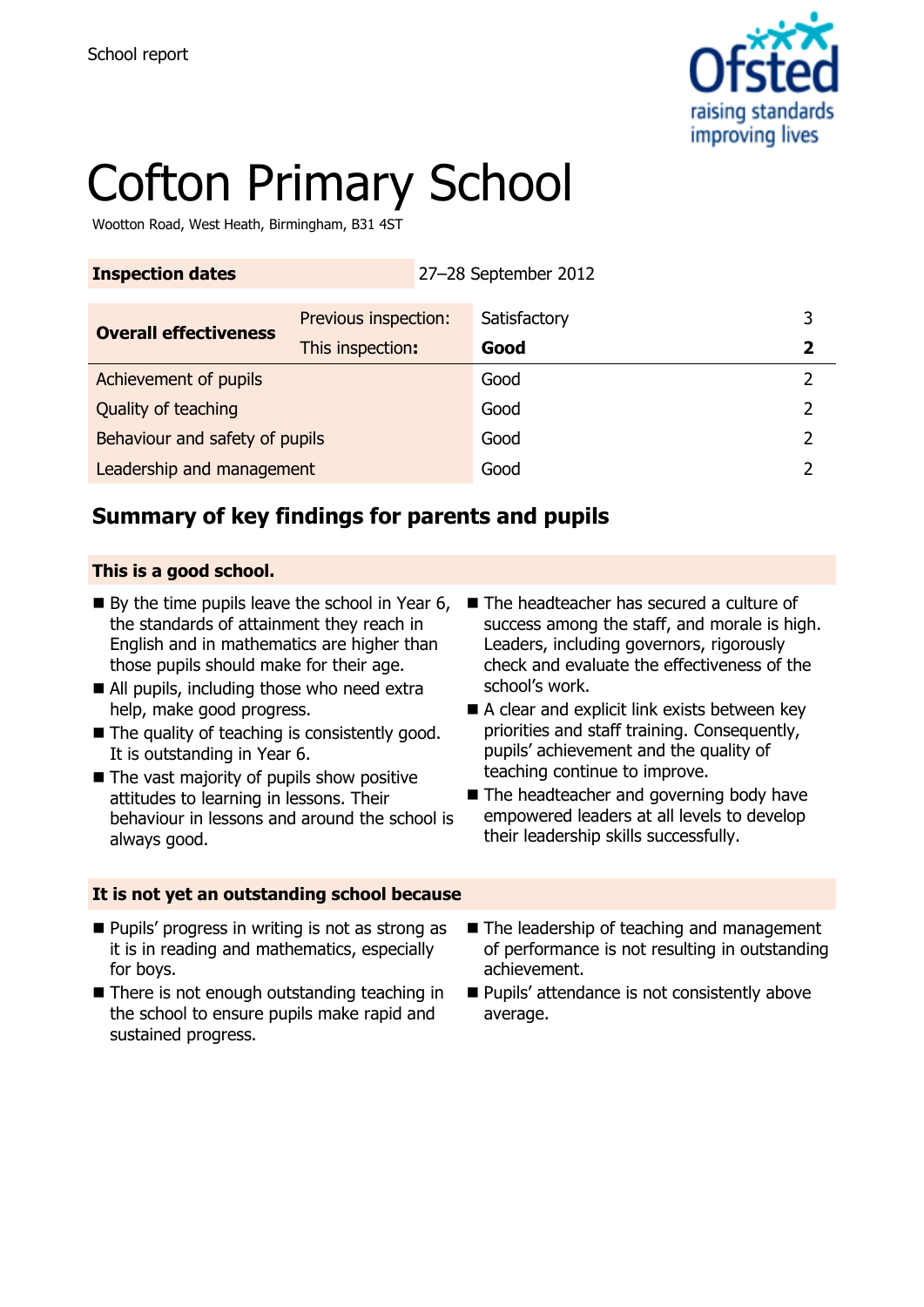## **Information about this inspection**

- Inspectors observed 17 lessons taught by nine teachers.
- Meetings were held with parents and carers, senior leaders, staff, the Chair of the Governing Body and a representative of the local authority.
- **Inspectors talked to different groups of pupils and listened to them read.**
- The school's safeguarding policies, improvement plans, minutes of governing body meetings, samples of pupils' work and records of their progress were looked at carefully.
- **Inspectors analysed the questionnaire responses from nine staff. The views of 16 parents and** carers were sought through the Parent View website. Other parents' and carers' views were gathered at the start of the school day.

## **Inspection team**

| Sarah Warboys, Lead inspector | <b>Additional Inspector</b> |
|-------------------------------|-----------------------------|
| Martin Budge                  | <b>Additional Inspector</b> |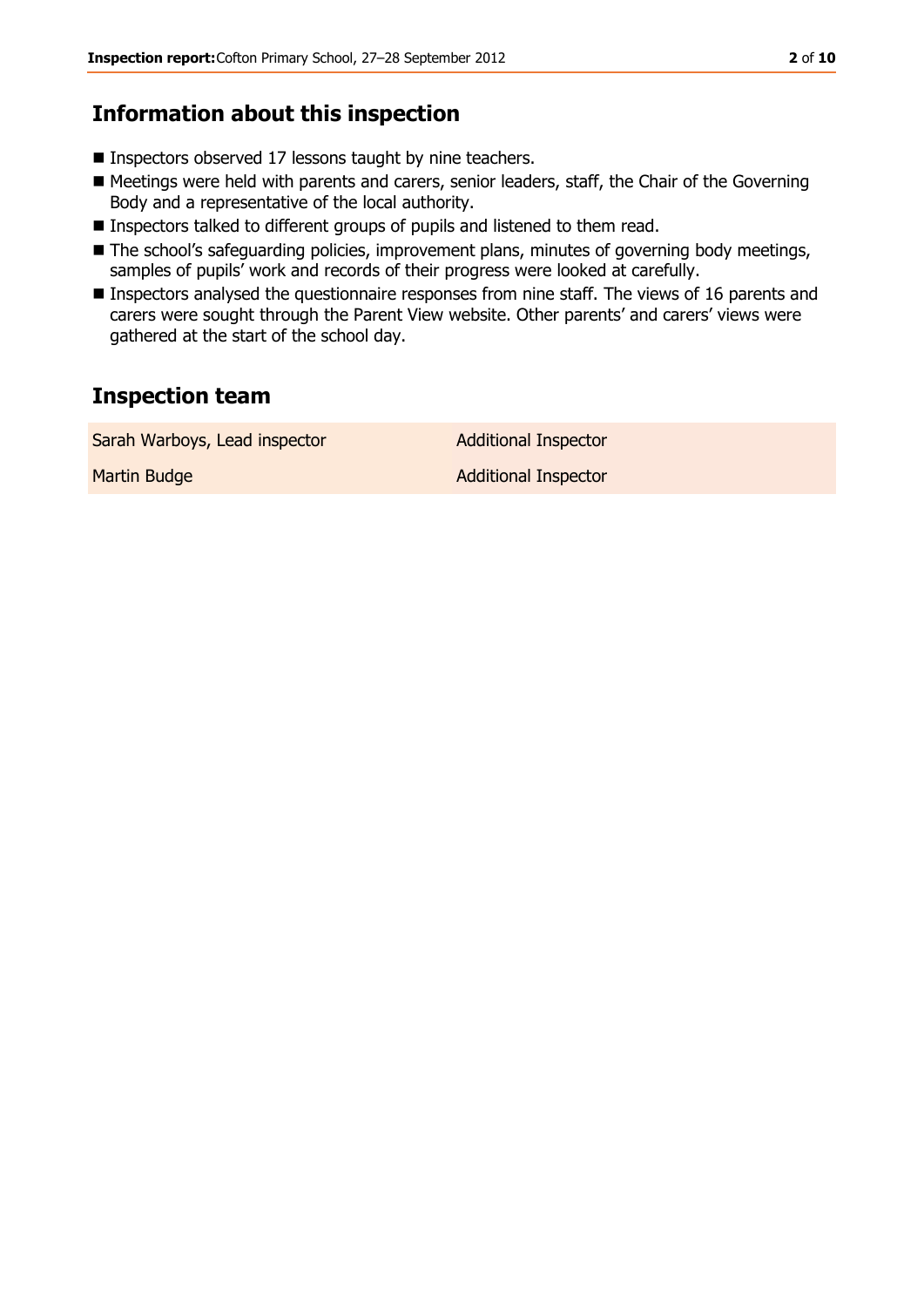# **Full report**

## **Information about this school**

- The school is an average-sized primary school.
- There are more boys than girls.
- $\blacksquare$  The proportion of pupils known to be eligible for the pupil premium is similar to the national average.
- The percentage of pupils supported by school action is average as is the proportion of pupils supported by school action plus or with a statement of special educational needs.
- Below average proportions of pupils come from minority ethnic heritages and, of these, very few speak English as an additional language.
- The school meets the government's current floor standards, which set the minimum expectations for pupils' attainment and progress.
- The number of children in the Reception Year has increased in 2012 and, as a result, the school is undergoing a major refurbishment of its Early Years Foundation Stage unit.
- A holiday, before- and after-school club operates on the school site that is not managed by the governing body.

## **What does the school need to do to improve further?**

- Raise attainment in writing so that it is more aligned with the school's above-average standards in reading and mathematics. Build on recent successful initiatives to increase the imaginative, stimulating experiences that inspire pupils, and boys in particular, to write.
- $\blacksquare$  Increase the proportion of outstanding teaching by:
	- ensuring that teachers use time more effectively to increase pupils' independent learning in all lessons
	- sharing the most effective practice that exists in the school.
- Strengthen partnerships with parents and carers to improve attendance so that it is consistently above average.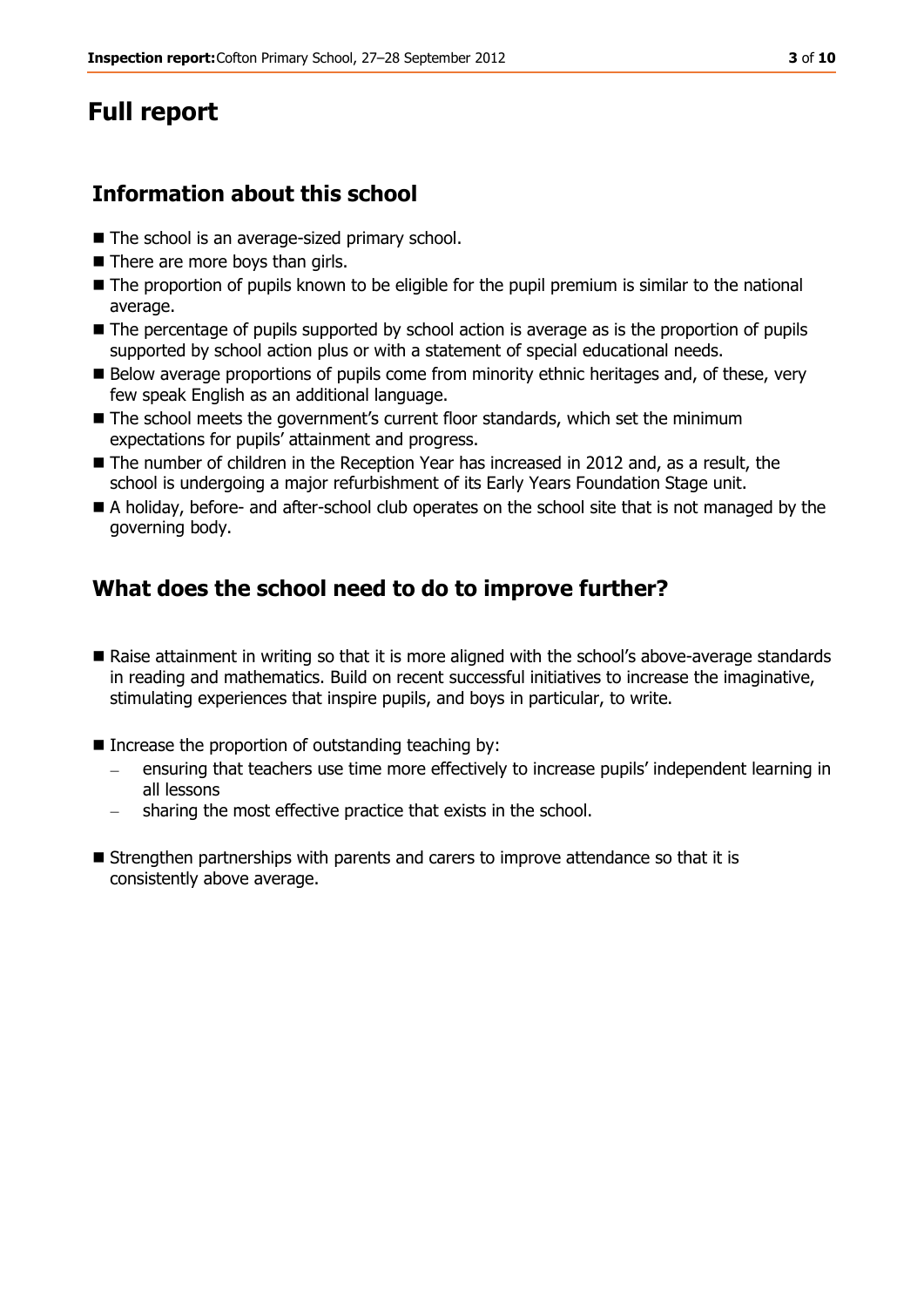## **Inspection judgements**

### **The achievement of pupils is good**

- Pupils' attainment across the school is rising. The most recent results show that standards in Year 2 were above national averages for the first time in four years in reading, writing and mathematics. By the time pupils leave the school in Year 6, they are on average two terms ahead of expected levels.
- Results in writing are not as high as they are in reading and mathematics. This is particularly the case for boys. However, the attainment gap that previously existed between boys in the school and those nationally closed in 2012 for pupils in Years 2 and 6. The number of pupils achieving the higher levels in reading, writing and mathematics is increasing.
- **Pupils make good progress. The school's tracking of pupils' progress shows that an** increasing proportion are making more than expected progress, particularly in mathematics. Those who need extra help are making good progress from their starting points because of the targeted support they receive.
- Additional funding received by the school has been used successfully to provide: one-to-one tuition, access to educational trips and extra help in lessons for those pupils for whom the pupil premium provides support. Consequently, almost all of these pupils made accelerated progress.
- Children in the Early Years Foundation Stage enter the school with skills that are broadly expected for their age. They make good progress so that they are well prepared for Year 1. Adults make good use of children's interests to provide learning opportunities which help them to develop new skills.
- **Pupillace Pupils enjoy reading. Current standards of reading are above average in all year groups** except in Year 5. Early and more complex reading skills are taught regularly and systematically. Information and communication technology is raising the profile of reading and is increasing pupils' rates of progress through the regular use of interactive books.
- Pupils' spiritual, moral, social and cultural development is good and is enhanced through the school's organisation of teaching reading, writing, mathematics and communication skills alongside other subjects. For example, in Year 6, a history theme inspired pupils to write, with particular empathy, about being an evacuee in the Second World War.

#### **The quality of teaching is good**

- Teaching is good and improving, and there are examples of outstanding teaching in Year 6. As a result of consistently good teaching over time, almost all pupils currently in the school make good progress and achieve well. Those pupils who took the national tests in English and mathematics in 2012 made good progress during their time in the school.
- In all lessons, good relationships support learning. Adults praise pupils' efforts and value their contributions. Other adults provide tailored support for those who need extra help. Consequently, disabled pupils and those with special educational needs and those for whom the pupil premium provides support, make good progress from their starting points.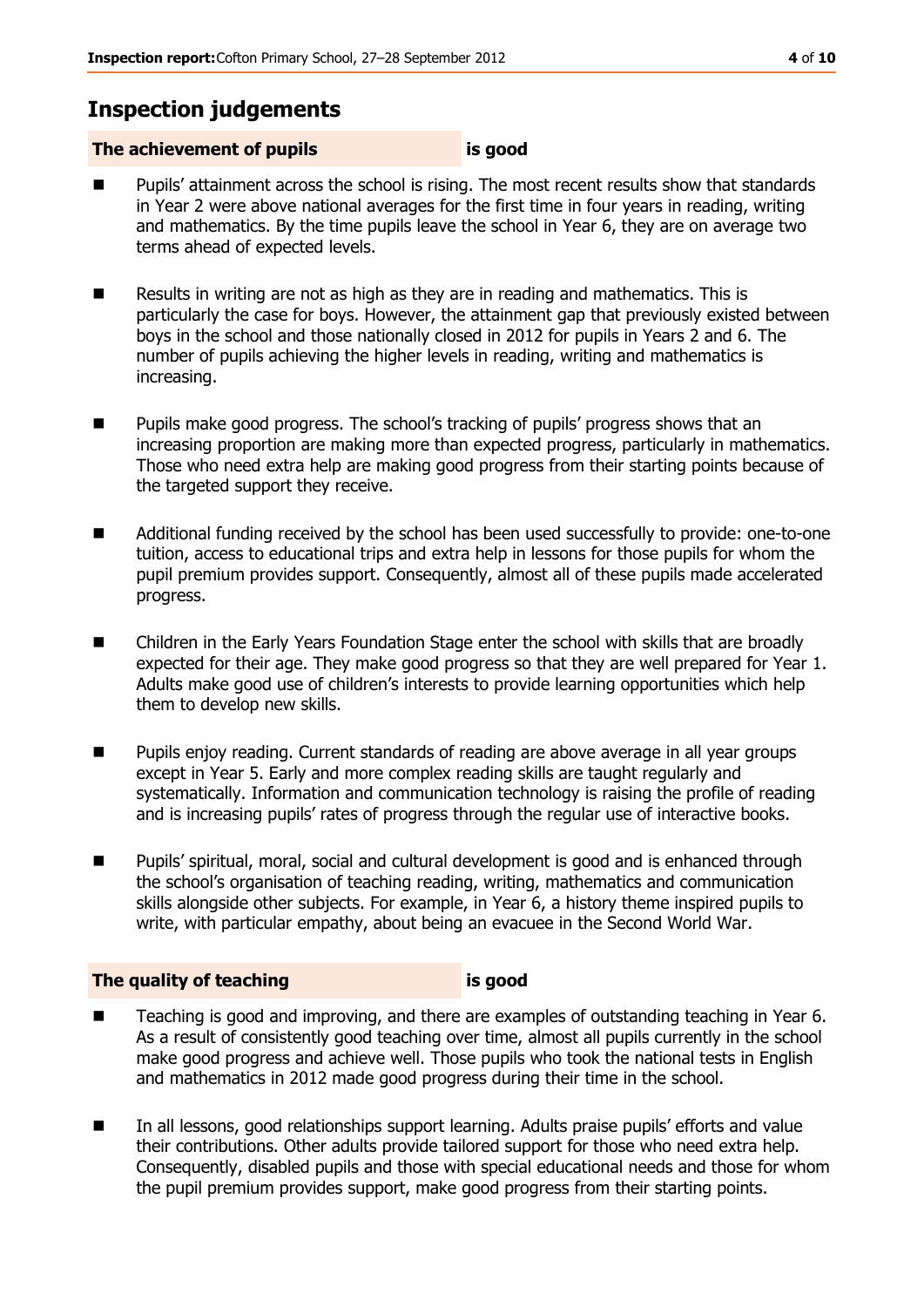- In the best lessons, teachers have high expectations. They use assessment information effectively and accurately to plan activities that closely match pupils' needs and abilities. Adults are skilled in asking pupils' searching questions which allow them to demonstrate their understanding and clarify their thinking.
- In less effective lessons, opportunities for active learning are limited. Teachers spend too long explaining the learning to pupils and the pace of learning slows. In a small number of lessons observed during the inspection, a few pupils became restless in the longer teaching sessions and began to lose interest.
- Where teachers plan for more independent learning, pupils make better progress. For example, they made excellent gains in understanding the speed at which micro-organisms spread through the use of an engaging video clip. Pupils worked closely together to compose a poster on computers to promote good hygiene practices; they consolidated this new knowledge well.
- Teachers plan exciting activities to promote and engage and interest. Children in the Early Years Foundation Stage learn language skills well. In one lesson, for example, adults used carefully chosen questions and enabled them to learn and use new words, such as 'faster', 'slower', 'longer', 'shorter', 'more' and 'less', confidently and accurately. The teacher made good use of the children's fascination in a range of different timers which she had provided.
- Teachers' marking of pupils' work identifies what they have done well and gives precise guidance about how they can improve. Pupils across the school are very clear about the 'green for good' and 'pink for think' marking. This effective written feedback makes a significant contribution to pupils' good rates of progress.
- Staff promote pupils' spiritual, moral, social and cultural skills effectively, encouraging them to play and work together, taking turns. Pupils acknowledge each other's achievements in a celebration assembly. Adults actively teach appropriate behaviour and encourage good manners and politeness.

#### **The behaviour and safety of pupils are good**

- Typically, pupils' behaviour in school is good. They are polite and courteous as they move around the school. At the time of the inspection, teachers and other adults were establishing new routines and classroom practices. All pupils were responsive to their guidance.
- **Pupils say that they feel safe. They know how to stay safe when using the internet. A very** small number of pupils say that, on very rare occasions, there has been bullying in the past. They gave 'name calling' as an example, but said incidents are quickly resolved. They say that they are entirely confident that staff will take their concerns seriously.
- Most parents and carers who recorded their views on Parent View or spoke directly to inspectors felt that behaviour is good in the school. A few indicated that, where concerns had been raised with the headteacher or with the staff, these were dealt with quickly and efficiently.
- Pupils' behaviour is managed well. The school's records show that it has improved over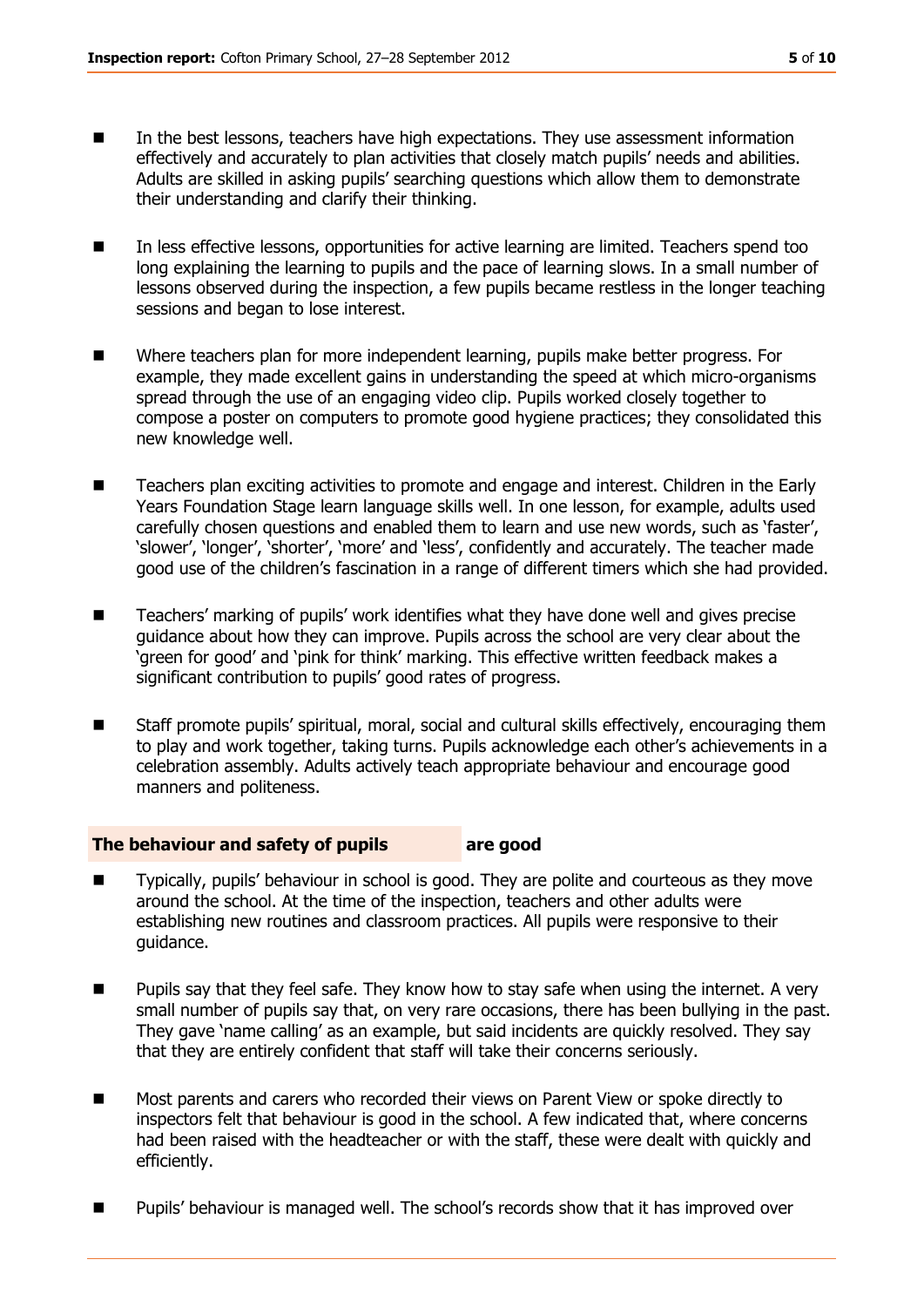time. One pupil commented, 'I used to be a naughty boy. I now see the point in learning and want to do well.' Pupils show positive attitudes to learning in lessons and respond well to the school's behaviour management systems.

■ The school works well with outside agencies to help pupils who need additional support. Strengthening partnerships with parents and carers have helped remove barriers to learning for individuals and improved their attendance. However, despite the recent improvement in the last academic year, attendance remains only average.

#### **The leadership and management are good**

- Led by a committed and determined headteacher, leaders and managers have secured improvements in all key aspects of the school's performance, particularly in teaching and pupils' achievement. Good progress has been made on the areas for development identified at the previous inspection.
- The school's capacity to secure further improvement is good. A strong sense of community and teamwork exists throughout the school. Leadership of the school is widely distributed. Those in charge know the school's strengths and areas for improvement well. As a result, they are sharply focused on the school's key priorities.
- The leadership of teaching and management of staff performance are closely linked to teachers' professional development. The headteacher and other leaders regularly check and evaluate the effectiveness of any training to improve teaching and raise pupils' achievement.
- Staff are reflective of their practice. They are keen to learn from the most effective practice in the school and from each other to improve their skills. However, staff development has not been sufficient to secure consistently outstanding teaching and achievement, particularly in writing.
- **Leaders rigorous tracking of pupils' progress ensures equality of opportunity. Any form of** discrimination is tackled with due care and attention. Those pupils in danger of falling behind, for whatever reason, are identified early and targeted support is provided for individual pupils and small groups of pupils.
- The school's programme for teaching is reviewed regularly and adapted to meet the needs and interests of its pupils. It promotes spiritual, moral, social and cultural development well. Partnerships with other schools and the local community enable pupils to expand their horizons and, as a consequence, they are well prepared for the next stage in their education.
- The local authority provides light touch support for this good school.

#### ■ The governance of the school:

- regularly holds the school to account for its performance
- has brought about improvements to the quality of teaching over time and ultimately raised pupils' achievement
- is well-organised and utilises the skills and expertise of its members well
- implements effectively the appropriate systems to manage the performance of staff
- is managing the school's financial resources prudently so that money is spent on improving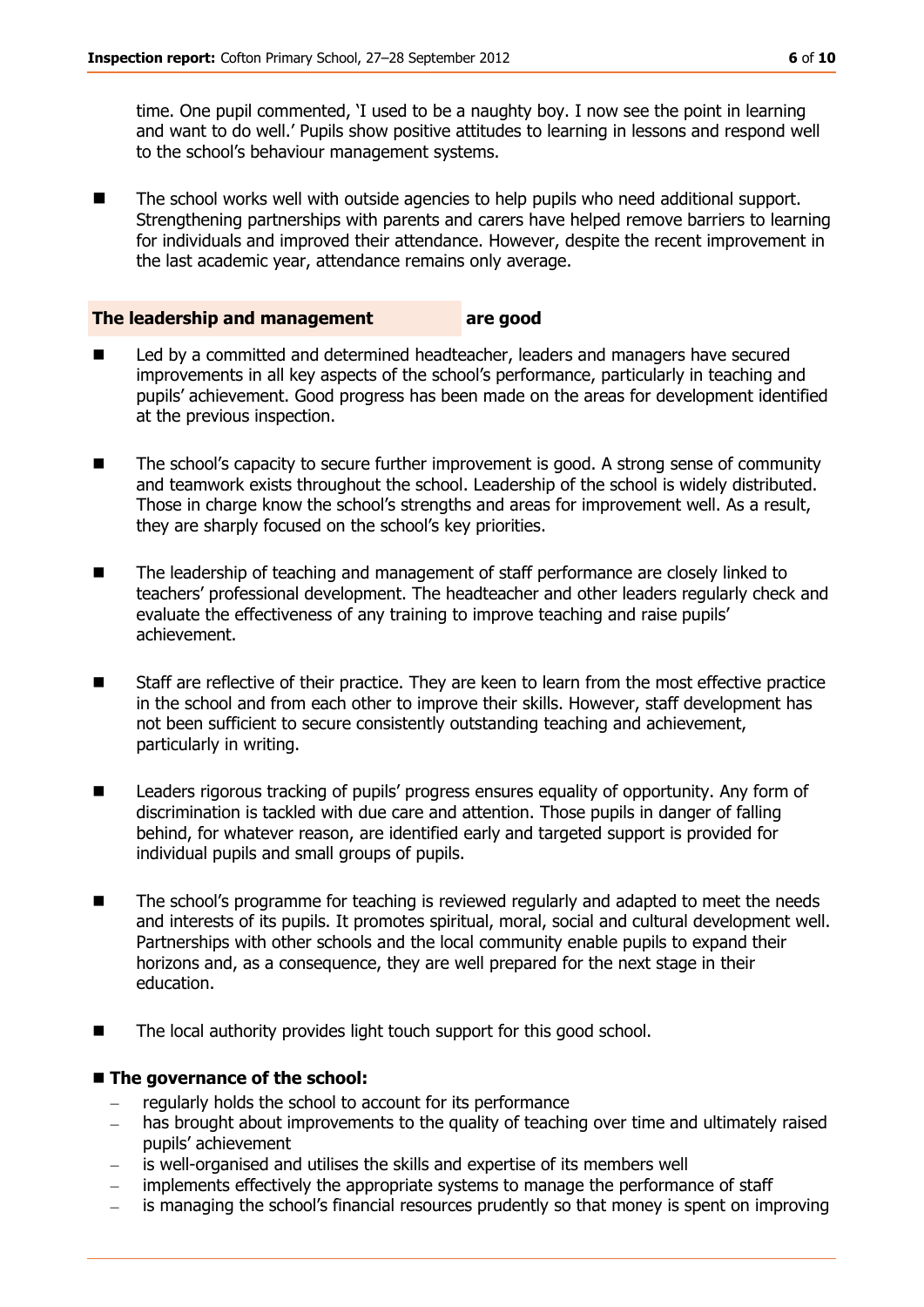the quality of what the school has to offer for children

 $\equiv$ ensures that statutory requirements for safeguarding children are met.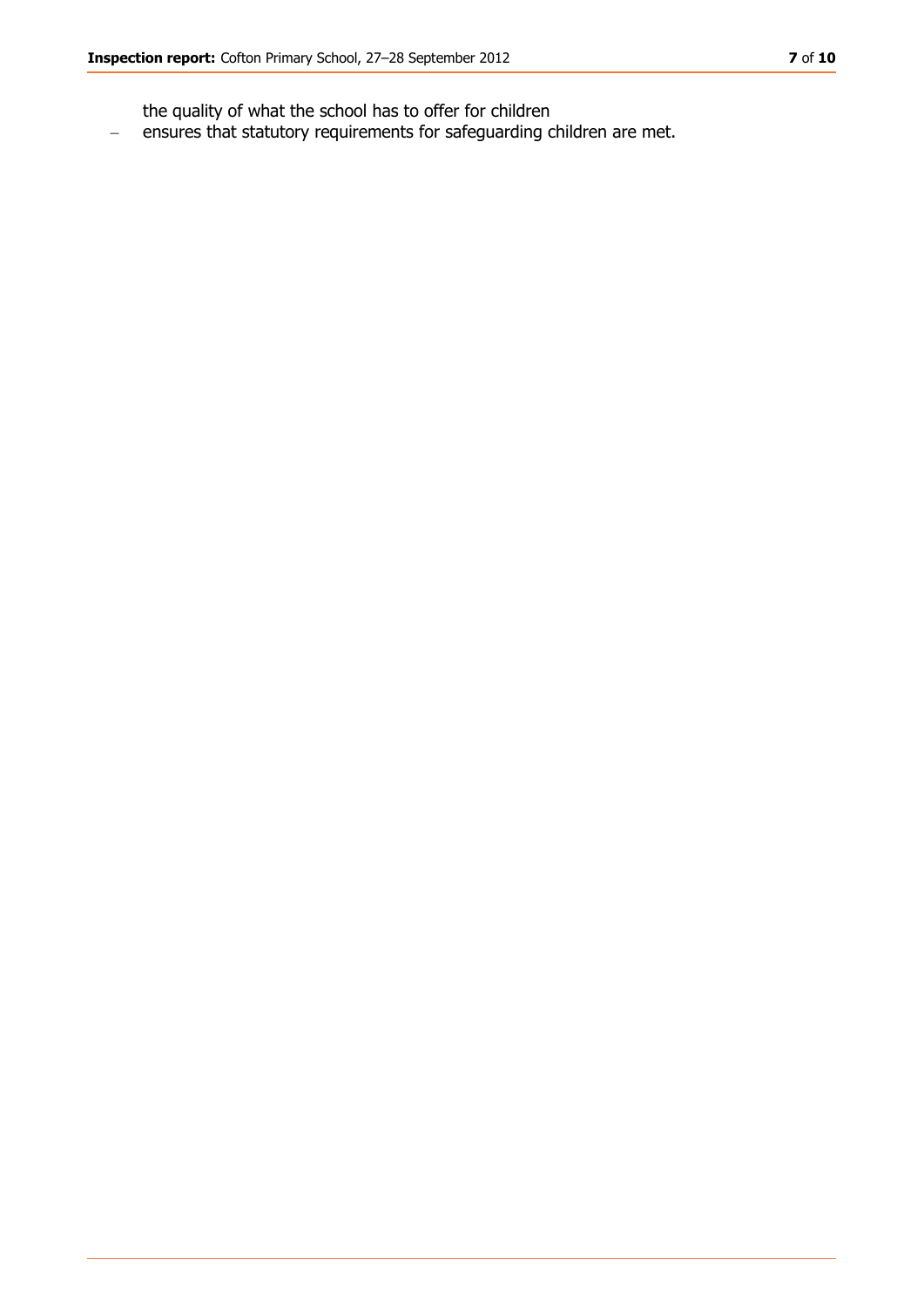# **What inspection judgements mean**

| <b>School</b> |                         |                                                                                                                                                                                                                                                                                                                                                                         |
|---------------|-------------------------|-------------------------------------------------------------------------------------------------------------------------------------------------------------------------------------------------------------------------------------------------------------------------------------------------------------------------------------------------------------------------|
| Grade         | <b>Judgement</b>        | <b>Description</b>                                                                                                                                                                                                                                                                                                                                                      |
| Grade 1       | Outstanding             | An outstanding school is highly effective in delivering outcomes<br>that provide exceptionally well for all its pupils' needs. This<br>ensures that pupils are very well equipped for the next stage of<br>their education, training or employment.                                                                                                                     |
| Grade 2       | Good                    | A good school is effective in delivering outcomes that provide<br>well for all its pupils' needs. Pupils are well prepared for the next<br>stage of their education, training or employment.                                                                                                                                                                            |
| Grade 3       | Requires<br>improvement | A school that requires improvement is not yet a good school, but it<br>is not inadequate. This school will receive a full inspection within<br>24 months from the date of this inspection.                                                                                                                                                                              |
| Grade 4       | Inadequate              | A school that has serious weaknesses is inadequate overall and<br>requires significant improvement but leadership and management<br>are judged to be Grade 3 or better. This school will receive<br>regular monitoring by Ofsted inspectors.                                                                                                                            |
|               |                         | A school that requires special measures is one where the school<br>is failing to give its pupils an acceptable standard of education<br>and the school's leaders, managers or governors have not<br>demonstrated that they have the capacity to secure the<br>necessary improvement in the school. This school will receive<br>regular monitoring by Ofsted inspectors. |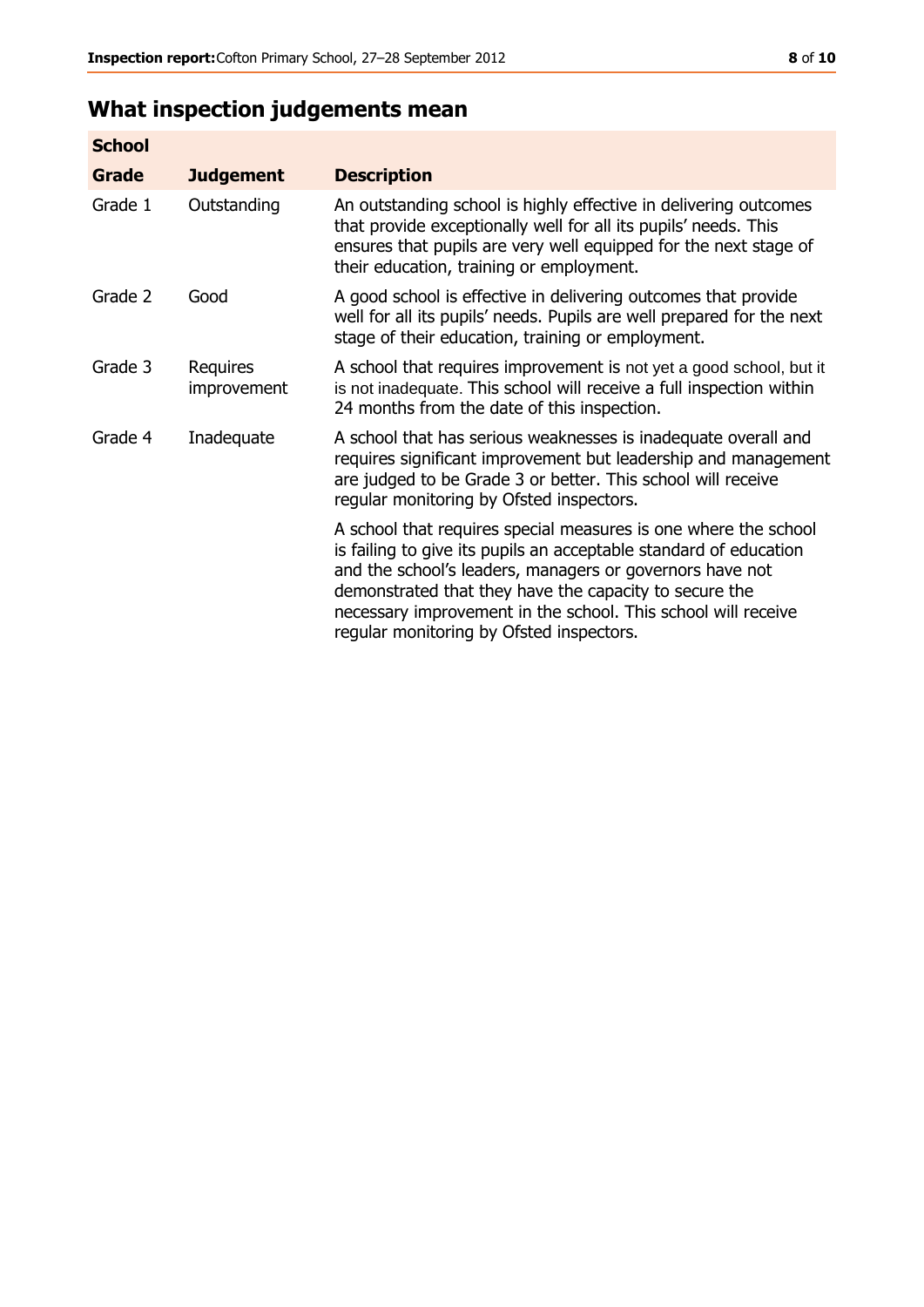## **School details**

| Unique reference number  | 103315     |
|--------------------------|------------|
| <b>Local authority</b>   | Birmingham |
| <b>Inspection number</b> | 400609     |

This inspection of the school was carried out under section 5 of the Education Act 2005.

| <b>Type of school</b>                      | Primary                    |
|--------------------------------------------|----------------------------|
| <b>School category</b>                     | Community                  |
| <b>Age range of pupils</b>                 | $4 - 11$                   |
| <b>Gender of pupils</b>                    | Mixed                      |
| <b>Number of pupils on the school roll</b> | 218                        |
| <b>Appropriate authority</b>               | The governing body         |
| <b>Chair</b>                               | John Shattock              |
| <b>Headteacher</b>                         | Elizabeth Richardson       |
| Date of previous school inspection         | 14 July 2010               |
| <b>Telephone number</b>                    | 0121 4753374               |
| <b>Fax number</b>                          | 0121 4753374               |
| <b>Email address</b>                       | enquiry@cofton.bham.sch.uk |